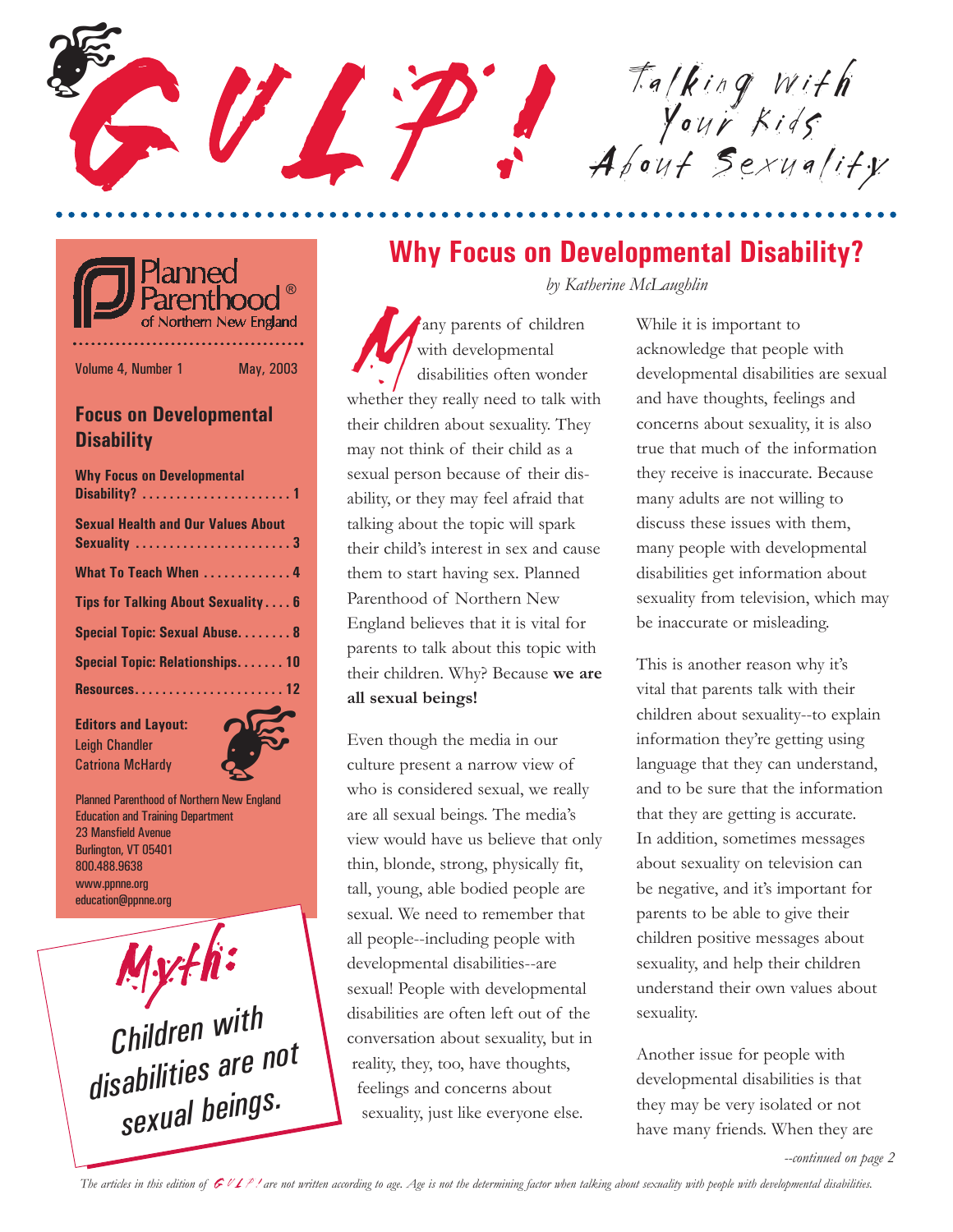#### **Introduction**

*(continued from page 1)*

isolated, they often miss out on the informal learning that happens while hanging out with friends. This is a way that many people have learned about sexuality. Friends often talk with each other about who they have a crush on, or how their bodies are changing as they're going through puberty. Sometimes these conversations happen at school, and sometimes they happen when they are with their friends outside of school. For people with developmental disabilities, they may not be in a school setting where informal learning takes place, and don't have opportunities to hang out with friends to talk about these kinds of concerns.

Finally, an extremely important issue in sexuality education is prevention of sexual abuse. People with developmental disabilities are at risk of being sexually abused because they are frequently taught to comply with what others are asking them to do, and they often want to please others. By understanding various aspects of sexuality and relationships, parents can help their children understand what is healthy and what is not healthy, and that it's okay to say "no" to unwanted touch.



Even if parents think that sexuality education is important, there are lots of reasons that they don't talk about it with their children. They may not know how to begin or what to cover. They may know what to cover, but don't know how old their child should be before they start talking, or they may fear that talking about it will encourage their children to have sex. Or, parents may not even know what they believe regarding sexuality and their own children.

This newsletter is designed to help parents become aware of and overcome their own barriers to talking about sexuality with their children. The first article focuses on looking at our own values and attitudes and how they may help or hinder our child's sexual development. The second article will help parents figure out what topics

to cover when. The third focuses on tips for talking about sexuality and how to make the conversation more comfortable. The third and fourth article are special topics: Sexual Abuse Prevention and Healthy Relationships. Sexual Abuse Prevention will explain how to talk with your child about what sexual abuse is, ways to prevent it, and what to do if it happens

to your child. The Relationships article helps parents recognize that their child may be able to have a healthy sexual relationship.

Hopefully, this newsletter will help you clarify your own values around sexuality, and feel less fearful and more prepared in talking about sexuality with your own children. It may not give you all the answers, but it should help you get started. Ignorance may be bliss, but knowledge is power. Your children deserve and need that knowledge just like anyone else. Ø

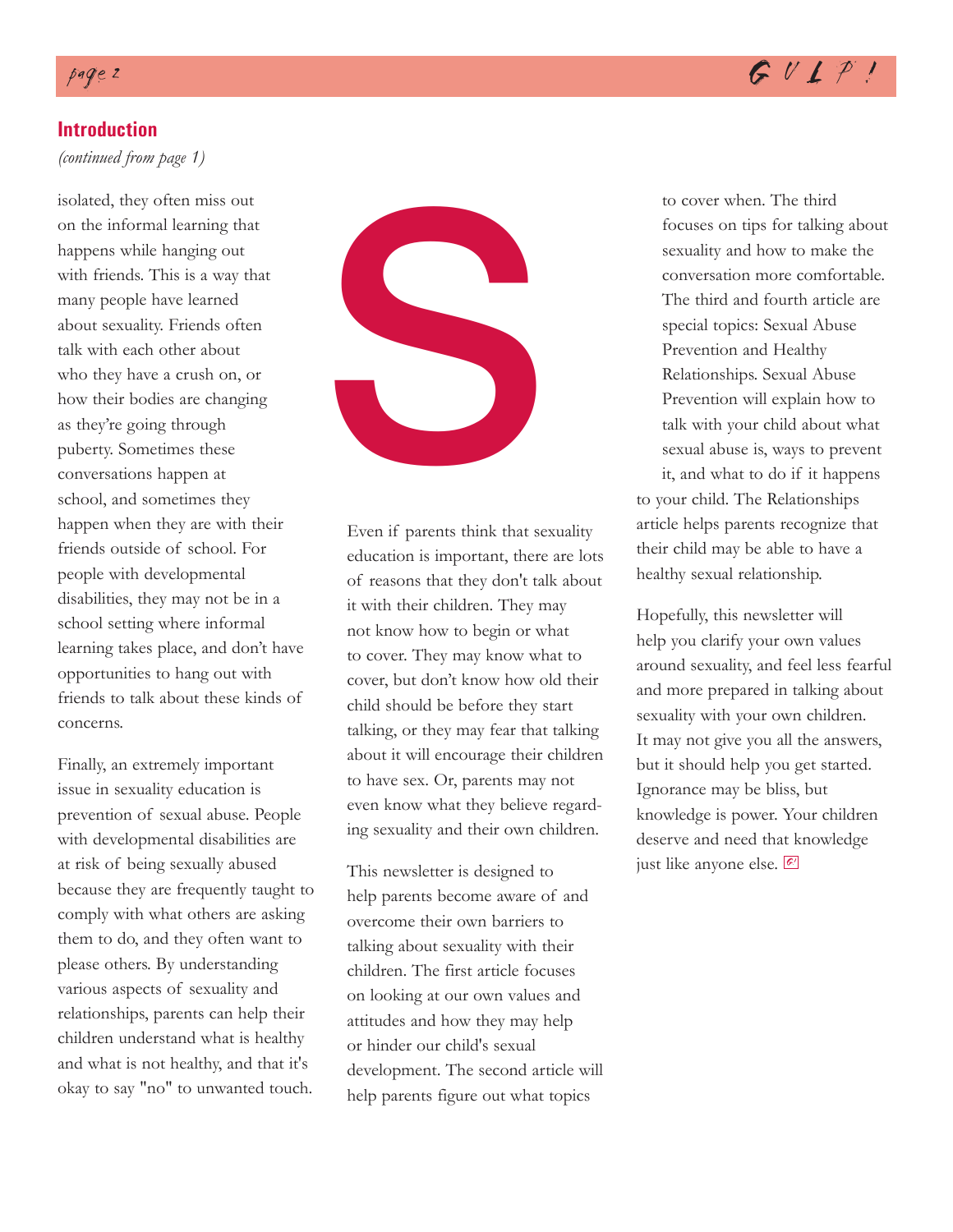

## **Sexual Health and Our Values About Sexuality**

That they will be sexually<br>
healthy: that they will accept<br>
appreciate and take care of their ur hope for our children is that they will be sexually healthy: that they will accept,

bodies; that they will have relationships that are enriching and not exploitative; that they will express themselves sexually in safe and pleasurable ways; that they will avoid unintended pregnancies, sexually transmitted infections, and abuse; that they will feel good about being male or female; and most importantly, that they will be

who they really are.

Given this hope for sexual health, how do our values about sexuality help or hinder our children's sexual development? Let's take a look at what our

values are about certain topics and how those values might impact our children.

Ask yourself the following questions:

What are my thoughts about masturbation? Sexual orientation? People with disabilities being in relationships or having children? After you have thought about these topics and feel that you are clear about your values surrounding these topics, think about how your values might help or hinder your child's sexual development? Here are a few

*by Katherine McLaughlin*

examples from parents of children with disabilities:

One parent said that she never ever thought her daughter would be in an intimate relationship. She never talked with her about sexuality and relationships because she had written off that part of her life. One day it dawned on her that she, herself, was the barrier to her daughter having the opportunity to be in a relationship, not her child's disability. She realized that her daughter was capable of having a

> relationship, that she was holding her back. She saw that her values and beliefs were hindering her daughters future happiness.

One parent said that she didn't want her child to masturbate because she

was worried about him masturbating in public. This fear about masturbation and the value that people shouldn't masturbate was changed one day when she learned that it was normal to masturbate and normal not to masturbate. She decided that she needed to help her child understand that it was okay as long as it was done in private.

Another parent felt that homosexuality was wrong. When her brother told her that he was gay, it changed her view of homosexuality and made her realize that anyone can be gay--including her own child. She needed to not assume her daughter was heterosexual and to be careful of the messages she was giving her daughter about homosexuality.

Another parent said he always answered his son's questions about sexuality. He talked with



him about everything from body changes to relationships. When his son expressed an interest in some day getting married, he listened and supported his son's dream. A friend told him how impressed he was that he was so positive about his son's sexuality. This made him realized that giving information about sexuality and supporting his child's dreams had a strong, positive impact on his son.

These are situations where people learned more information and had some kind of experience that changed their thinking about their child or a particular topic. It's important to be clear about your values with your child, but also to take time to look at your values and how they might be helping or hindering your child's sexual development. We have a strong influence on our children, both negative and positive. Having a positive influence on our children can make a tremendous difference in a young person's life.

Myth: *Children with disabilities don't*

*need education about sexuality.*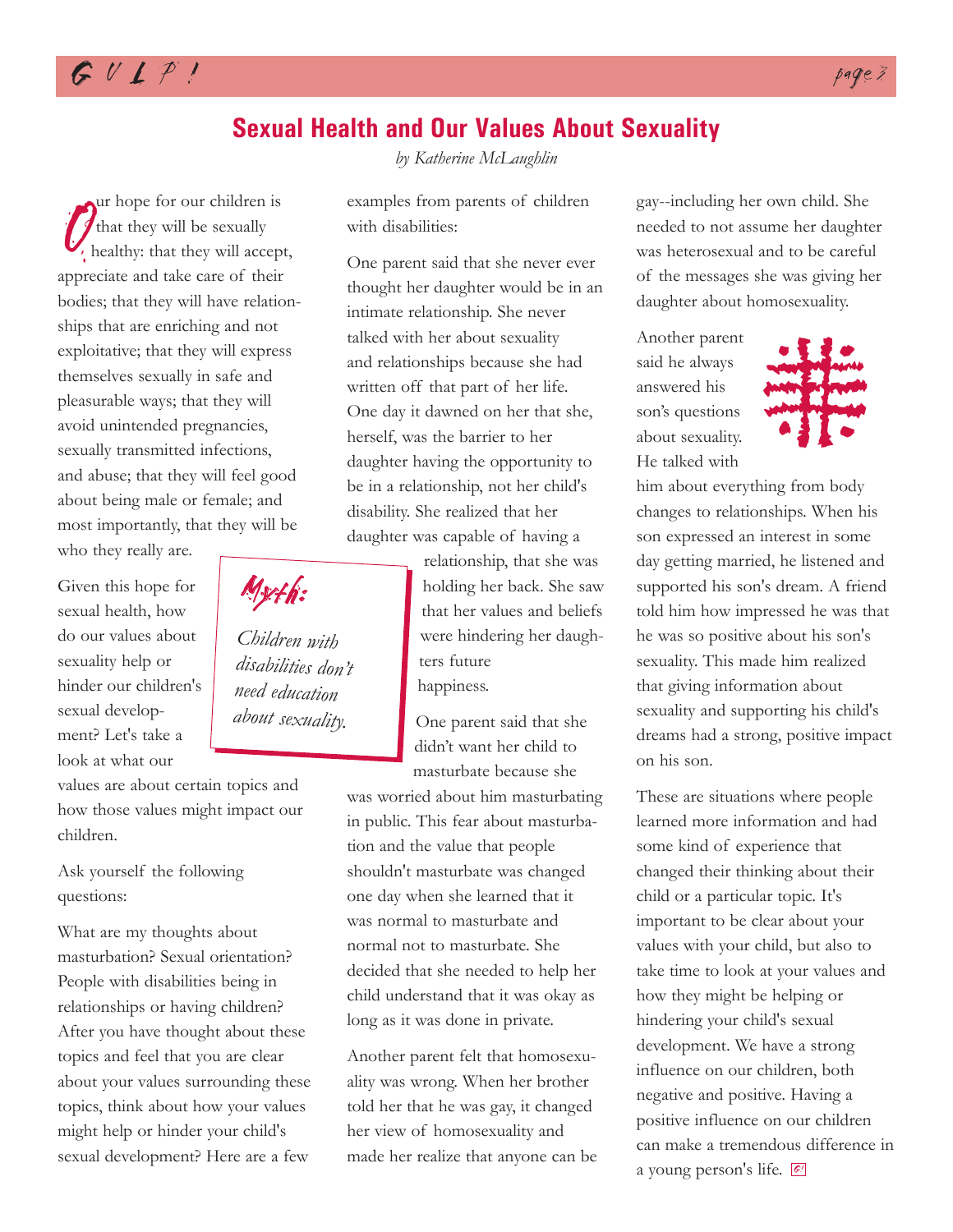### **What To Teach When**

*by Lauren Grousd*

Frame arents often feel more<br>
their children about sexuality<br>
if they know what changes to expect comfortable talking with their children about sexuality as children develop and what to cover at each age. People with developmental disabilities develop physically at the same rate as people without disabilities. However, their social development may be delayed for many reasons. Their disability can affect how they relate to other people. They may not play with other children or they may always be around adults who watch them carefully. They may need physical assistance to move or play. They may also take longer to learn new things and develop language skills. Even so, sexuality education for people with developmental disabilities should include giving correct information, providing opportunities to develop values and attitudes about sexuality, and skill-building to practice sexually healthy behaviors.

**Age 0-8:** Young children tend to be curious about what their genitals are for and what they do. If they happen to see the genitals of someone of the other sex, they may also be curious about the physical differences between males and females. Depending on their language skills, young children will also learn names for genitals and may engage in "poopy talk" or the use of slang words. Children are

also able to experience pleasurable feelings from their genitals beginning even before they are born, so it is very common for young children to touch their own genitals. This is a good time to teach that behaviors such as masturbation should be done in private, like alone in the bedroom or bathroom with the door closed.

During this period, it is also common and normal for children to engage in sex play with other children of about the same age. Children with developmental disabilities, however, may not have enough privacy or social interaction with other children to experience this. If sex play does take place, it is likely to be observed and ended by parents or other adults right away, and may be perceived to be abnormal or dangerous.

Young children also begin learning about expected behavior for males and females through family, toys, chores, books, and other media, and they may be curious about where babies come from.

#### **What to teach:**

- Accurate names for body parts and their functions
- That sexual body parts are private
- The distinction between public and private places
- Similarities and differences between boys and girls
- Body image That bodies are different and good just the way they are
- People have the right to refuse touch from anyone at any time
- Masturbation can be pleasurable and should only be done in private
- If someone tries to touch your private body parts, say "no," leave, and tell an adult right away
- Where babies come from (in simple terms)

g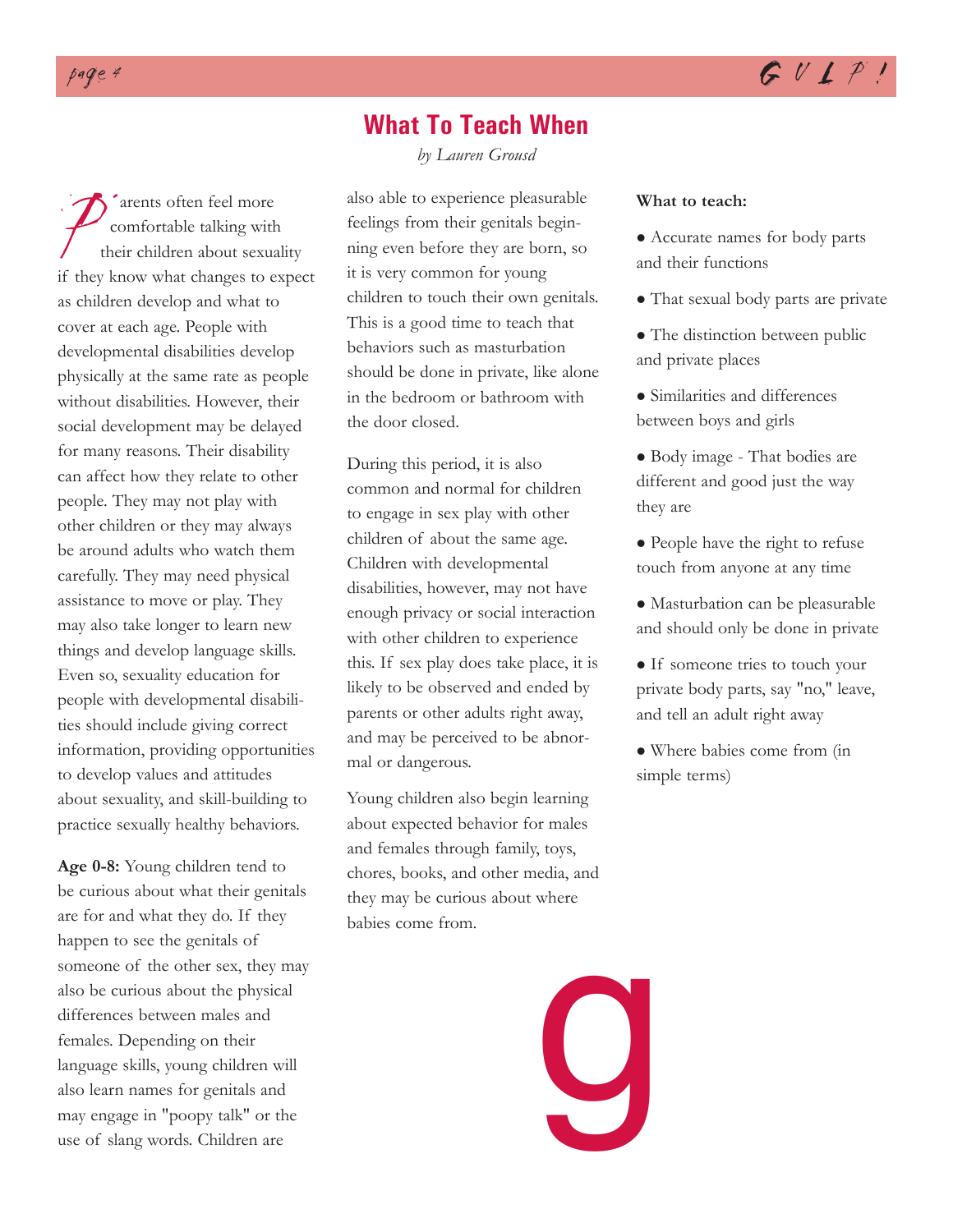**Age 9-13:** At these ages, almost all children begin going through the changes of puberty. Therefore, children should be taught about what puberty means and what kinds of changes their bodies will go through.

Children with developmental disabilities should be taught about intercourse, reproduction, pregnancy, and birth. Depending on the extent of the disability, this discussion can be more or less detailed. It's a good idea to start out at a level that you know your child will understand, ask for feedback, and then add more information as your child wants it. No matter how much you explain, it is important to give accurate, concrete information. Although the story about the stork may be easier to explain, it could be very confusing and misleading for your child! There are a number of good books available for children that explain these issues, and you and your child can look through them together (they also give parents a good model to follow when talking with their children). Some of these books have pictures that explain about reproductive anatomy and physiology, intercourse, reproduction, pregnancy, and birth, if your child has limited language skills. (See page 12 for a list of resources)

g

# **Boys and girls should be taught about:** b

- Body changes:
	- Body hair

• Menstruation - what it is and how to deal with it (girls may need more information on using and changing pads/tampons, what to do if it happens at school, etc.)

- Breast development (some boys grow breast buds that go away in a year or so)
- Vaginas lubricating
- Penis and testicle growth
- <sup>z</sup> Erections and "wet dreams" what they are and that they're normal
- Hygiene pimples, body odor, etc.

• Masturbation - what it is and that it should only be done in private

• Reproduction and pregnancy what intercourse is, and that it is for consenting adults

• The changes of puberty happen at different rates for different people

- They have the right to refuse touch from anyone at any time
- Body image
- Gender roles and stereotypes

**Age 14-20:** Many children this age will continue to experience the changes of puberty by showing interest in dating and relationships, even if they don't feel ready to be in ones. Adolescents should learn that a good romantic relationship is a lot like a good friendship, except that both people are attracted to each other--they think about each other often, they want to spend time together, and they may want to kiss and touch each other's bodies.

Adolescents should also be taught that intercourse (oral, vaginal, or anal) can lead to pregnancy and sexually transmitted infections (STIs), but that people can reduce their risk by using birth control and condoms. They should also know that sexual feelings are normal and healthy, but that not all sexual feelings should be acted on. Some relationships may be inappropriate for them, such as relationships with people much older or younger than them. They should learn that their bodies belong to them, as well as how to say "no" to someone who is trying to pressure them into sexual activity. They also need to learn to who it is appropriate to hug, kiss, or touch, and how to make sure both people want to at the same time. On the other hand, adolescents with developmental disabilities should be given the opportunity to experiment with appropriate relationships and friendships.



# $GULPI$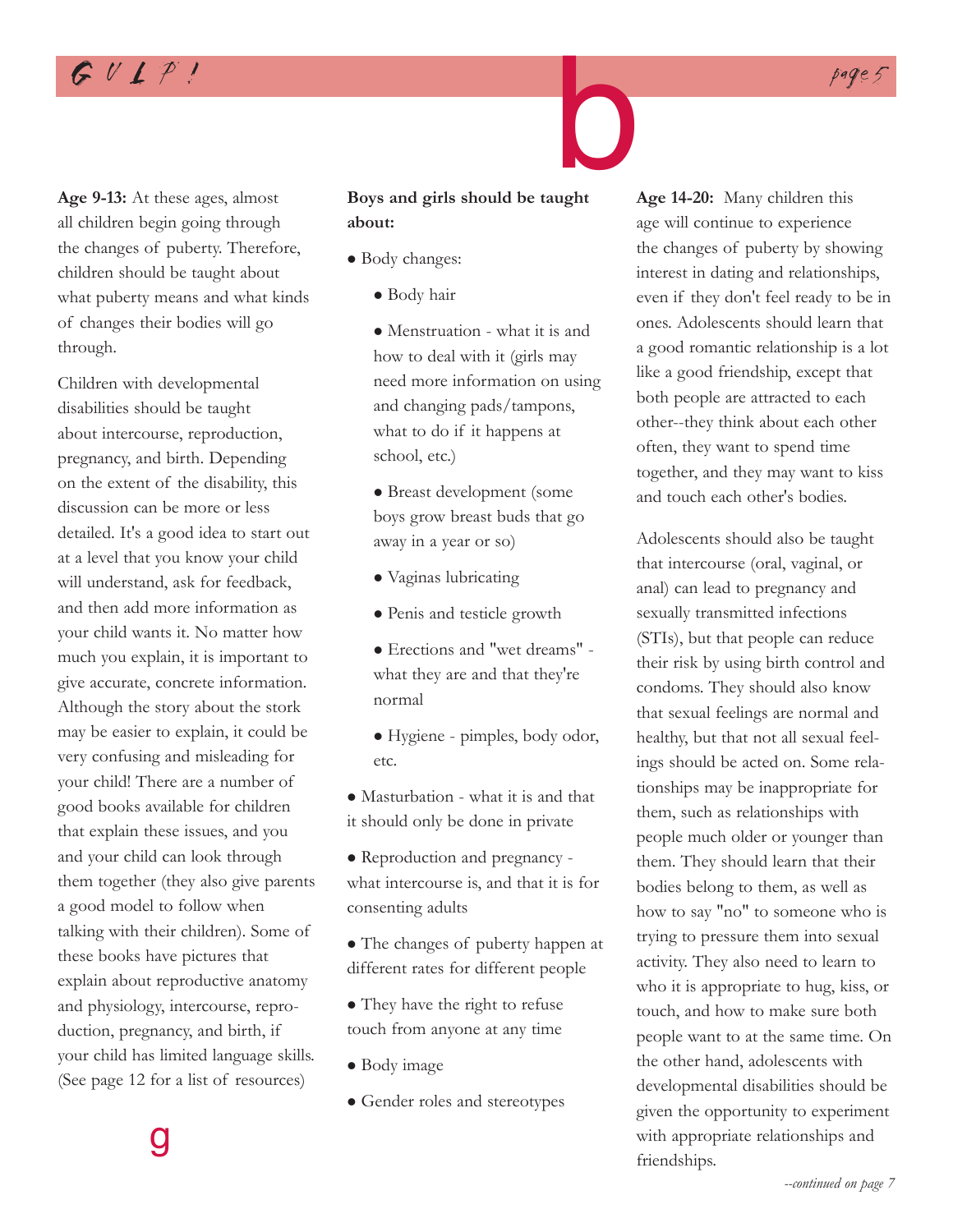### **Tips for Talking About Sexuality**

M any parents of children<br>
with developmental<br>
disabilities need help<br>
talking about sexuality. Here are with developmental disabilities need help some general tips for talking about this sensitive topic.

**You may have to initiate.** Many children won't ask questions, so you may need to be the one to bring it up. This can be done by saying Now that you're growing up, I want to talk with you about body changes," or, "Some people have many questions about sexuality, like how are babies made? Or will I ever find a partner? Or what is a condom? What questions do you have about these topics?"

**Give age appropriate information.** It's important to talk with your child about the sexuality topics for their actual, biological age, not their cognitive age. For example, when a girl is 11 years old, it's important that she learns about body changes to prepare her for puberty, even if

her "cognitive" age is 5. The trick is finding ways to teach abstract concepts in ways that your child can understand.



**Take advantage of "teachable moments."** The best way to start a discussion is

moments," those everyday events that

*by Katherine McLaughlin*

provide a perfect opening. If someone in your neighborhood is pregnant, talk with your child about it. If you're with your child watching a television show or listening to music in the car, figure out if the contents might spark a conversation about sexuality.

> **Simplify your responses.**

When answering your child's questions, less is more. Begin with the simplest explanation



*People with disabilities are not interested in sex.*

> and move to a more complicated one if your child continues to be interested or ask questions.

**Be patient.** Concepts will need to be covered more than once. Skills will probably not be learned after one discussion or practice session. Expect children to ask the same questions again and again.

**Find ways to be concrete when teaching the topic.** Use anatomically correct dolls, three-dimensional models, drawings, photographs, and videos.

**Try to give a consistent message.** It can be confusing for children with developmental disabilities when their parents give one message and a provider gives another message. Work closely with the people in your child's life to establish and give

consistent, positive messages about sexuality.

**Try not to react.** If your child is doing something inappropriate or asks a shocking question, try not to react. Try to remain calm. Respond to the behavior, by naming it and telling them what is appropriate to do. Answer the question in a matter-offact way. How you respond sends a message about sexuality and tells your child whether you are an "askable" parent.

**Provide for practice in a safe setting.** Some skills may be easy to break down into smaller steps, while others will present a greater challenge. For example, it may be fairly easy to teach a young adult how to use a condom correctly, but it may be much harder teaching a young adult how to ask a partner to use a condom and what to do if the partner refuses. Role playing is a method for practicing these skills- you pretend you're the partner, and your child brings up using condoms. It gives them practice at responding to their partner's reactions.

**There's nothing wrong with being embarrassed, and there's nothing wrong with telling your children that you're embarrassed.** This helps to make it clear to your child that the embarrassment belongs to you and not to them or the topic. You may even explain that your parents didn't talk with you much, if that is the case, and that's why you feel embarrassed.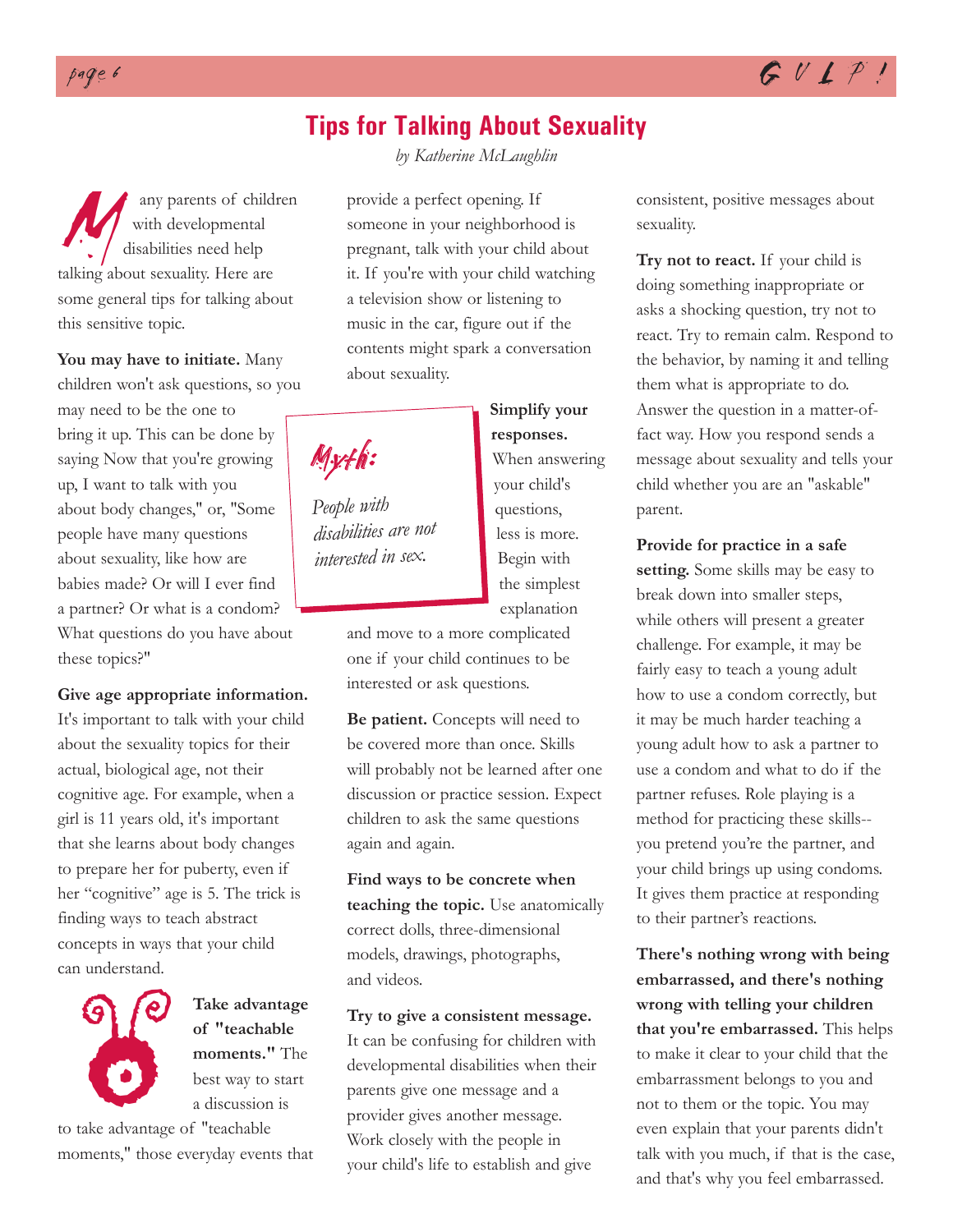# $G \cup L$   $P$   $p$

#### **Let a book say the embarrassing**

**stuff.** That way, you and your child

are a team, confronting and reacting to all of the embarrassing things being said in the book. (See Resource Section on page 12)

**You don't need to know the answer to every question.** If you

don't know an answer, you and your child can hunt for it together. Make use of local resources -- libraries, doctors, nurses, Planned Parenthood Health Centers, etc.

**If you're thrown by a question, you have the right to answer it**

**later.** Sometimes children pose questions that we'd like to answer, but we may be so taken aback that we don't know quite how to respond. It's perfectly okay to say, "I'd like to answer that question, but first I need to think about what I want to say." Just make sure you answer the question later.

**You have the right to pass on personal questions.** One way to help children develop their own privacy standards is for them to see that you also have your limits.

**Watch your body language.** Your words and body language should be giving the same messages. Don't grimace when you're saying, "What a great question!" g **Each time you respond in a way that helps your child learn**

> **concretely and positively, it will get easier for you.** Try imagining the hardest question your child could throw your way and practice answering it.

#### **Let your children**

**"overhear" conversations.** Your child may be too embarrassed to discuss sexual topics, but they may not mind hearing a discussion about the topic.

**Ask your child for their opinion.** Their self-respect begins with the consideration they receive from others.

**Have a back-up person for your child.** Ideally, we want our kids to talk with us, but they may be uncomfortable and need another option. Find someone that has similar values to yours that your child can go to if they have a question or a concern.

These tips will help you have successful conversations with your child about sexuality. And remember, these conversations are not one-timeonly talks. Keeping the lines of communication open will help your child learn, and will help you feel more comfortable talking.

#### **What To Teach When**

*(continued from page 5)*

#### **Adolescents should be taught about:**

- Reproduction, pregnancy, and birth
- Sexually transmitted infections (STIs)
- Birth control and condom use
- How to say "no" to unwanted sexual contact
- Respecting personal space
- Romantic relationships and friendships
- Body image
- Gender roles and stereotypes

In summary, certain ideas and skills should be taught early and often, such as the difference between public and private places, different kinds of relationships and appropriate behavior within those relationships, and body rights. You will have many opportunities to teach about these things! Remember that much of sexuality education for people with developmental disabilities is about taking advantage of "teachable moments." In fact, using teachable moments is the most concrete way to help your child learn about sexuality. The most important thing is to talk. Your child needs this information just as much as any child! <sup>G!</sup>



*People with disabilities cannot*

*experience intimacy.*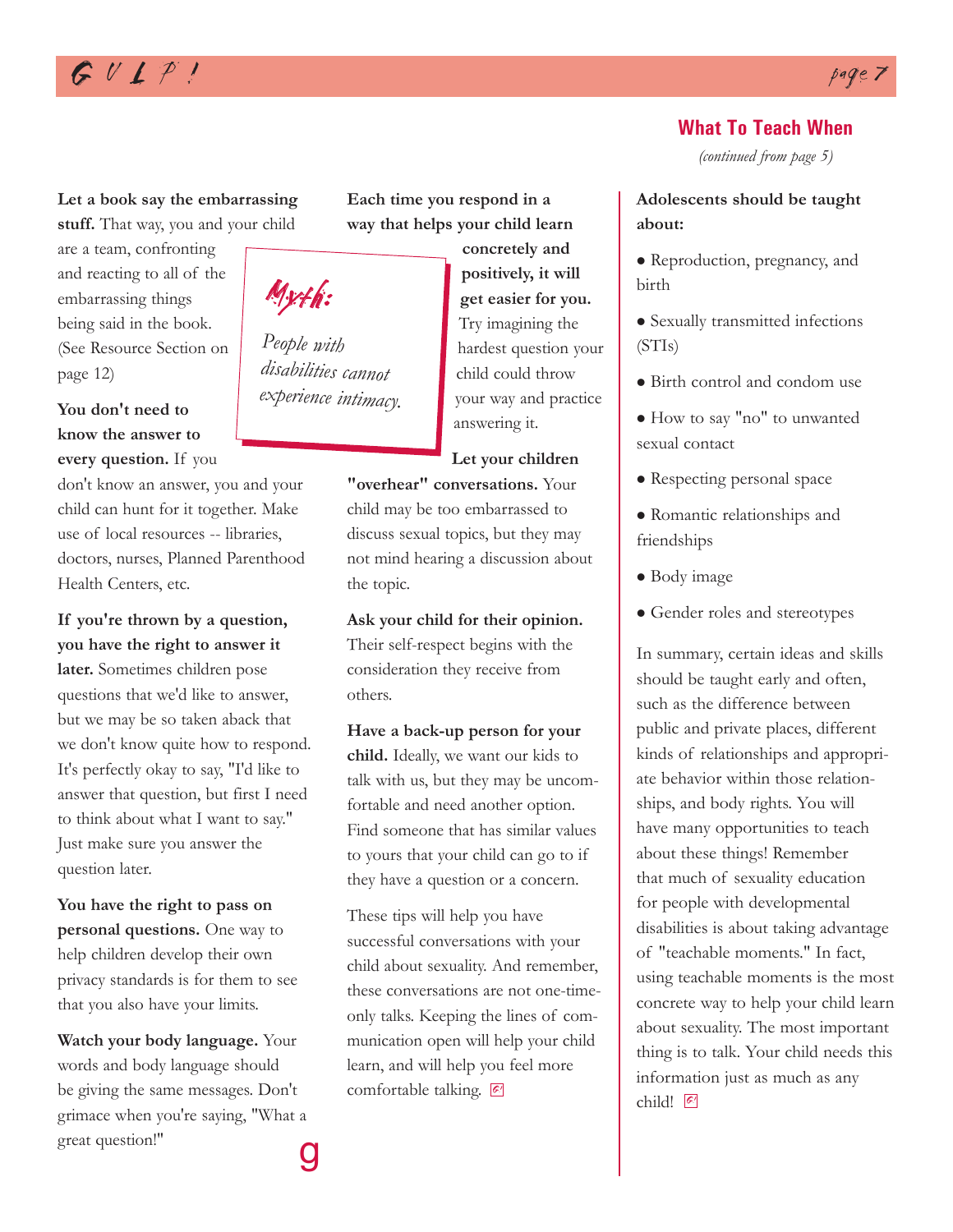### **Special Topic: Sexual Abuse**

*by Katherine McLaughlin*

Of children with developmental<br>will be sexually abused. This fear comes ne of the greatest fears parents for children with developmental disabilities have is that their child from hearing that 50-90% of people with developmental disabilities will be sexually abused at some point in their lives, and that 99% of the abuse is from someone they know. The fear

also comes from our knowledge that people with developmental disabilities are vulnerable to abuse because they want to please and comply with others' wishes. Sometimes having these fears makes us want to keep our children

close by in order to prevent sexual abuse from happening. In reality, a more effective way to prevent sexual abuse is to help children recognize sexual abuse and give them the skills to stop it.

#### **When talking with our children about sexual abuse we need to tell them that:**

*Everyone has "private parts."* The private parts for boys are penis, testicles, and buttocks. The private parts for girls are vulva, vagina, breasts, and buttocks.

*You get to decide who touches your entire body, including private parts.* It is your body.

*It is never okay for someone to touch your "private parts" or ask you to touch their "private parts" especially when they tell you to keep it a secret.* A secret is when the person

doesn't want you to ever tell anyone else. The only times that it is okay for someone to touch your private parts is when they are helping you bathe and you need that help (and feel comfortable with them), when a doctor or nurse is doing an exam to make sure you are healthy, or when

Myth:

*Children with disabilities will not grow up to marry and have families.*

sexual relationship with someone and you have both said "yes" to touching each others bodies and private parts. Other types of sexual abuse are someone showing

you are in a romantic/

you their private parts, asking you to watch sexual movies with them, or trying to take a shower with you.

*When you get older, you might meet a special person that you really, really like and think about all the time.* The two of you may decide to start a romantic/ sexual relationship. When you meet that person and get to know them, then you may be ready for them to touch your body and private parts. That is not sexual abuse; that is what some people choose to do in a romantic/ sexual relationship. Ask your child who they know that are in a romantic/sexual relationship, and talk with him or her about what makes that relationship romantic/sexual. our children<br>
we need to tell<br>
relationship. When you meet that<br>
person and get to know them, then<br>
you may be ready for them to touch<br>
you may be ready for them to touch<br>
your body and private parts. That is<br>
to give them

> *Sometimes when a person sexually abuses someone, it can feel good.* Even though it isn't okay, it can still feel good. Just

because it feels good doesn't mean that it's okay it happened.

*Usually people are sexually abused by someone they know--a family member, neighbor, babysitter, camp counselor, care provider, personal care attendant, clergyperson, teacher, bus driver, or staff person.* Most people will not sexually abuse someone, but it's important to know what sexual abuse is so you can protect yourself. Many times these people are very nice so you may think the behavior is okay. Or you might be afraid that you are being mean if you tell on them. This might make it difficult to tell someone you trust what has happened or is happening. Also, they may tell you not to tell or something bad will happen. It's still important to tell, even if you went somewhere that you weren't supposed to go or did something you weren't supposed to do. The person that did this to you needs help and telling will get them that help.

Besides telling your child about sexual abuse, it's important to give them the skills to say "no."



This skill can be learned when he or she is very young, or in situations that are less risky than a sexual abuse situation. For example, ask your child what she wants to wear today. After she decides, say, "That's great. It's your body and you get to decide." Each day, you can add a little more pressure to your question when you ask what she would like to wear. You can say, "I



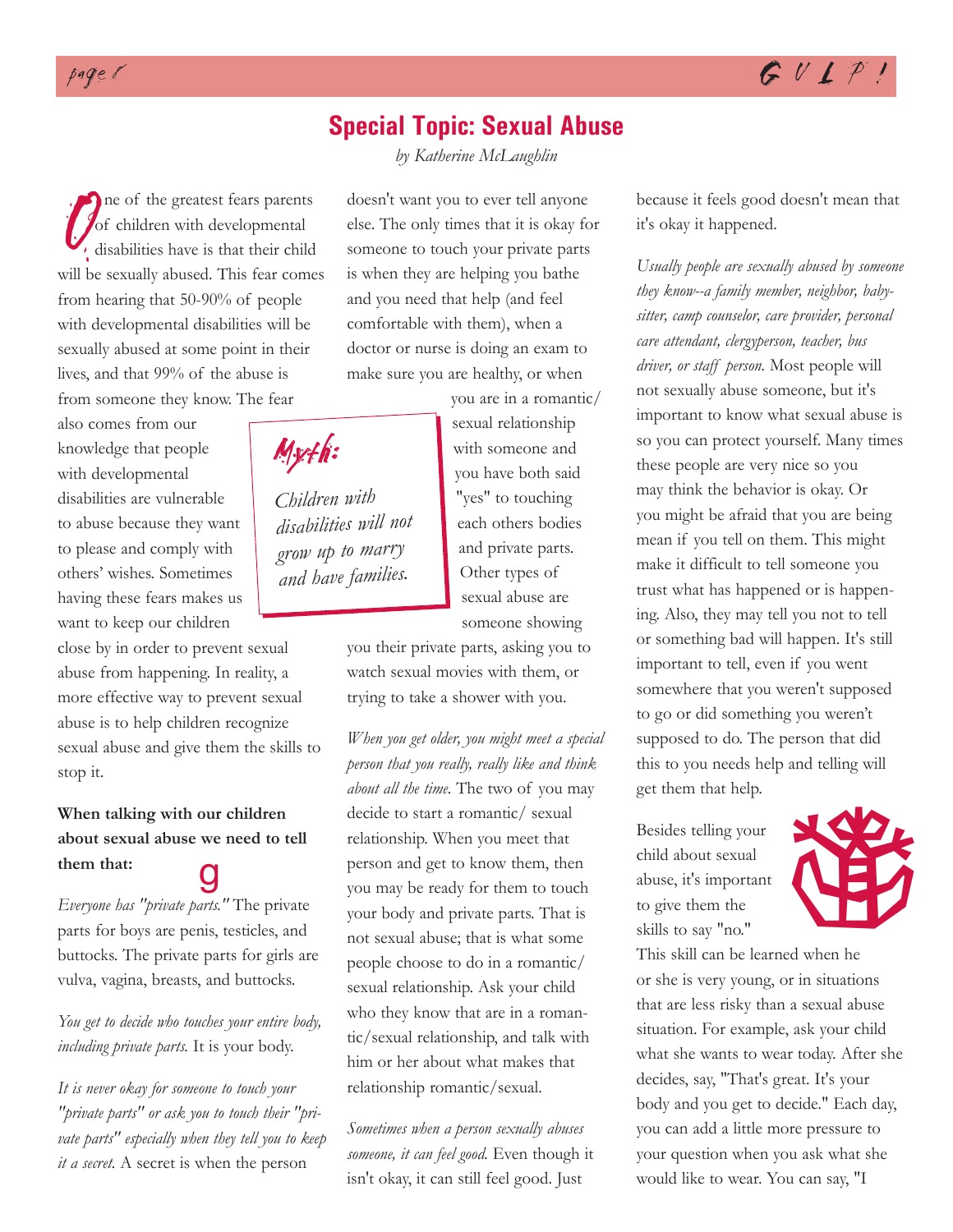# $GULPI$

know better than you, I'm older," or, "You're wrong, I think you should wear the green shirt." If she gives in, which she may do, tell her, "It's your body and you get to decide what to wear." There are many opportunities in our kids lives where we can let them decide for themselves and support that with praise. and some the state of the state of the state of the state of the state of the state of the state of the state of the state of the state of the state of the state of the state of the state of the state of the state of the s

Once you feel they are getting the idea that they can say "no" and it is their body, you can practice using a scenario about sexual abuse. Tell your child about a situation where a neighbor asks a child to come into his house. The child goes in, and the neighbor asks, "Can I touch your private parts, or will you touch mine?" Ask your child what he would do if this happened to him. If your child says, "I would say okay," tell him that he does not have to do that. If he says, "I would say no," your next response could be, "What if the neighbor said, 'Okay, we don't have to do that, but don't tell anyone that I asked you, okay?'" Then you could ask your child what he would do in this situation. See if your child says whether he will tell or not. A great way to remind your child of what to do is to tell him to say "No," get away, and tell an adult. And if the adult doesn't believe you, keep telling them or tell someone else.

We can also impact our kids by explaining the difference between being polite and complying. Sometimes we want our children to act a certain way. We may want them to kiss a family member. It is very important that we let our kids decide for themselves if they want to kiss or touch a person in a certain way. If we say, "Kiss Sarah goodbye, show her

you love her," we are teaching our kids that they should touch a certain way and comply to unwanted touch. If the child says, "I don't want to," we need to respect that. If we keep pushing and say, "You hurt her feelings," it sends a message that how *they* feel doesn't matter; what

matters is not hurting other people's feelings. If your child is being abused, the person doing the abusing can say, "I want you to touch me and it hurts me when you don't." We need them to get the message that it's their body and they get to decide who touches them. Another way to address touch is to ask your child how they would like to say "goodbye" to Judy. Do they want to say goodbye, hug them, kiss them, and wave to them? If their choice involves touching another, it's good to teach your child to ask first. It just reinforces that we need to respect others' wishes about touch, just as others need to respect ours.

Giving our kids privacy can also teach about sexual abuse prevention. If we are responsible for bathing our kids, it's important to give them privacy around that situation. An example

would be setting up a lower shower curtain so you can assist, but part of their body is covered. It gives them privacy and demonstrates respect of their need for privacy.

But giving privacy is only one part of it. We also need to be a good role models

Myth:

*People with disabilities are oversexed or sexually uncontrollable.*

around respecting privacy. If we talk about these skills and then don't do them, we send a different message. Do you ask them before you touch them or help them

bathe? We can't say, "You need to ask before touching someone" and then touch them without permission. We can't say, "People need privacy" and then walk in the bathroom without asking. We can also model how to speak up for ourselves by telling a person that you don't like certain touch when it happens to you. We need to model all that we teach.

Part of sexuality education is learning the medical terminology for genitals. It's good to have that because it sends a positive message that all parts of your body and important and not something to be ashamed of, but also would be helpful if your child is sexually abused. If your child tells that someone tried to touch their "cookie," people won't understand what they mean. If your child says, "Someone tried to touch my penis or vulva/ to body<br>to be<br>teach<br>the some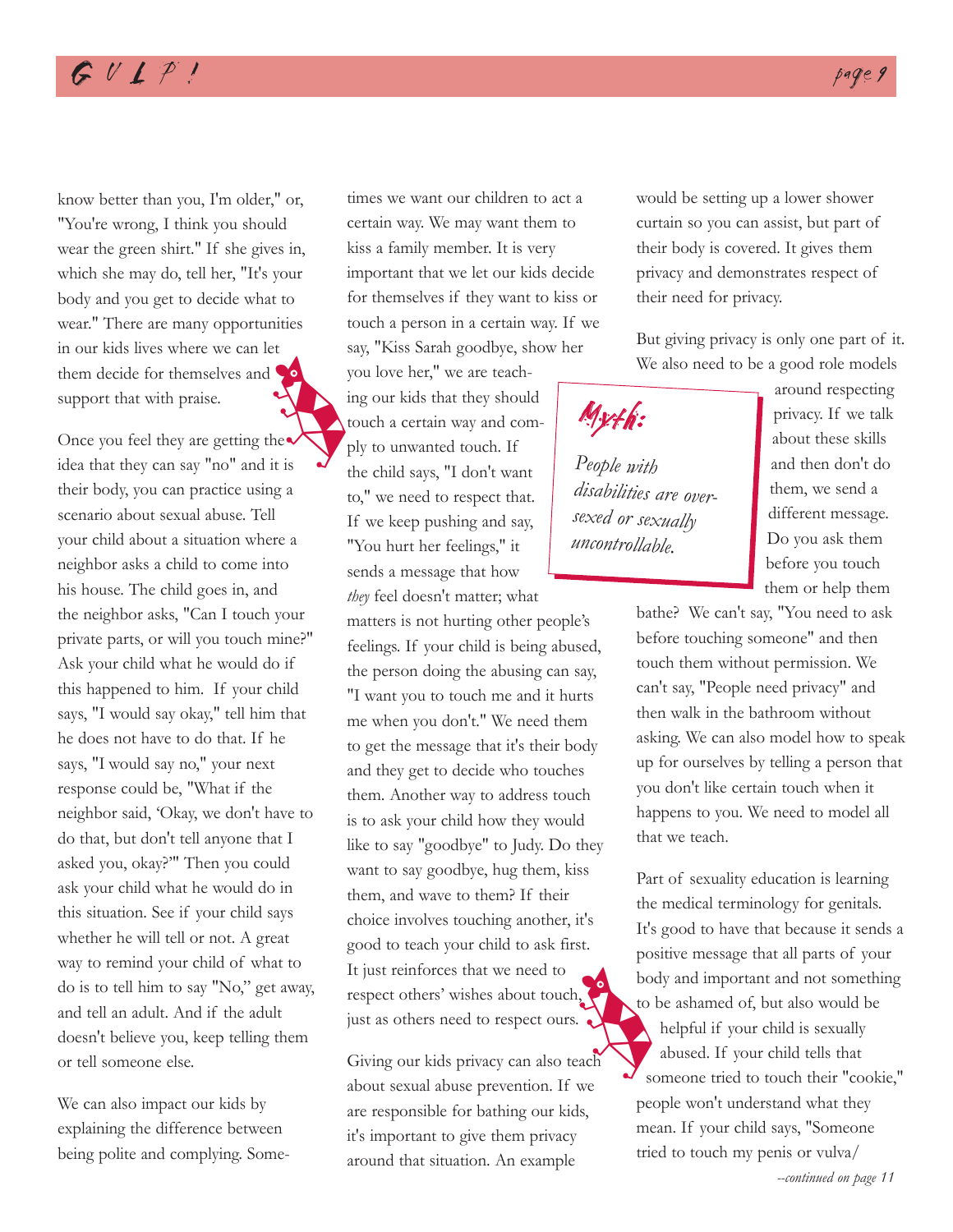





Many parents of people with<br>developmental disabilities<br>think that their child will<br>never have a successful romantic developmental disabilities think that their child will relationship. Parents often worry that their children will be rejected or taken advantage of. They also worry that their children will get pregnant (or get their partner pregnant), or get a sexually transmitted infection (STI). It can be hard for parents to let themselves dream of their child in a healthy sexual or romantic relationship because it seems like such a long shot. Sometimes parents try to protect their children by preventing them from having sexual or romantic relationships. When this happens, people with developmental disabilities may only have relationships with family members, direct care staff, and possibly a few other friends. These relationships are very important, but a relationship with a partner can make a person feel good in a unique way. A romantic relationship can allow two people to take care of each other and feel close to each other. It can also be an appropriate place for touching and physical pleasure. any parents of people with

Relationships also help people define who they are. People have many roles in their lives. For example, a person can be a daughter, a sister, a worker, a student, and a pet owner. When a person is also a partner, something special is added to her/his life. Think of the importance of all the relationships in your life. What do they give

# **Special Topic: Relationships**

*by Lauren Grousd*

you? How do they make you feel about yourself? How important have your romantic relationships been in helping you define who you are? Relationships give an opportunity and the motivation to grow and learn.

For a person with developmental disabilities, a romantic relationship is about choosing to be with someone s/he cares about. That person is not a family member or a staff person who is paid to be there. Many people think that romantic

relationships are very different for people with developmental disabilities, but they're not. In her book, *Couples With Intellectual Disabilities Talk*

*People with disabilities can't lead independent lives.*

Myth:

*about Living and Loving*, Karin Melberg Schwier interviews couples with developmental disabilities about their relationships. Michael Creamer, 27, says of his girlfriend, Patsy, 25, "When Patsy and I go out on a date, we talk. We walk around the park most often. We ate together. We once were little kids. Little buddies together. Then we grow up and she makes me so proud. Her for me and she is happy. Patsy is a good personality. If someone tell me I can't have her, can't have a girlfriend, would explain most often love I feel for her, comes back to me from her. That's all." Debbie, 18, describes her future

wedding with boyfriend, Josh, 19, "And I would say I want to go out with him. And I would say I love him and I want to be with him and I want him as my boyfriend. If Joe McIntyre [of the musical group, New Kids on the Block] shows up I would tell him too bad, I am marry now." It is easy to see that these young people's feelings about their relationships are no different than the feelings of people who are not disabled. They enjoy spending time together and

> dream about their futures with each other. Most importantly, their relationships allow them to feel close to someone of their own choosing.

Parents can increase the chances of their developmentally disabled children engaging in healthy intimate relation-

ships by keeping several things in mind:

*Understand that your child, despite her/his disability, is a sexual being with the same desires and needs as the non-disabled.* Most likely, your child will need some help finding an appropriate relationship, but she still has the right to express herself sexually with someone who wants the same kind of relationship.

*The more chances a person has to meet others with similar backgrounds and interests, the more likely s/he will establish a relationship with someone.* Therefore, it is important to provide social outlets for your child where he can explore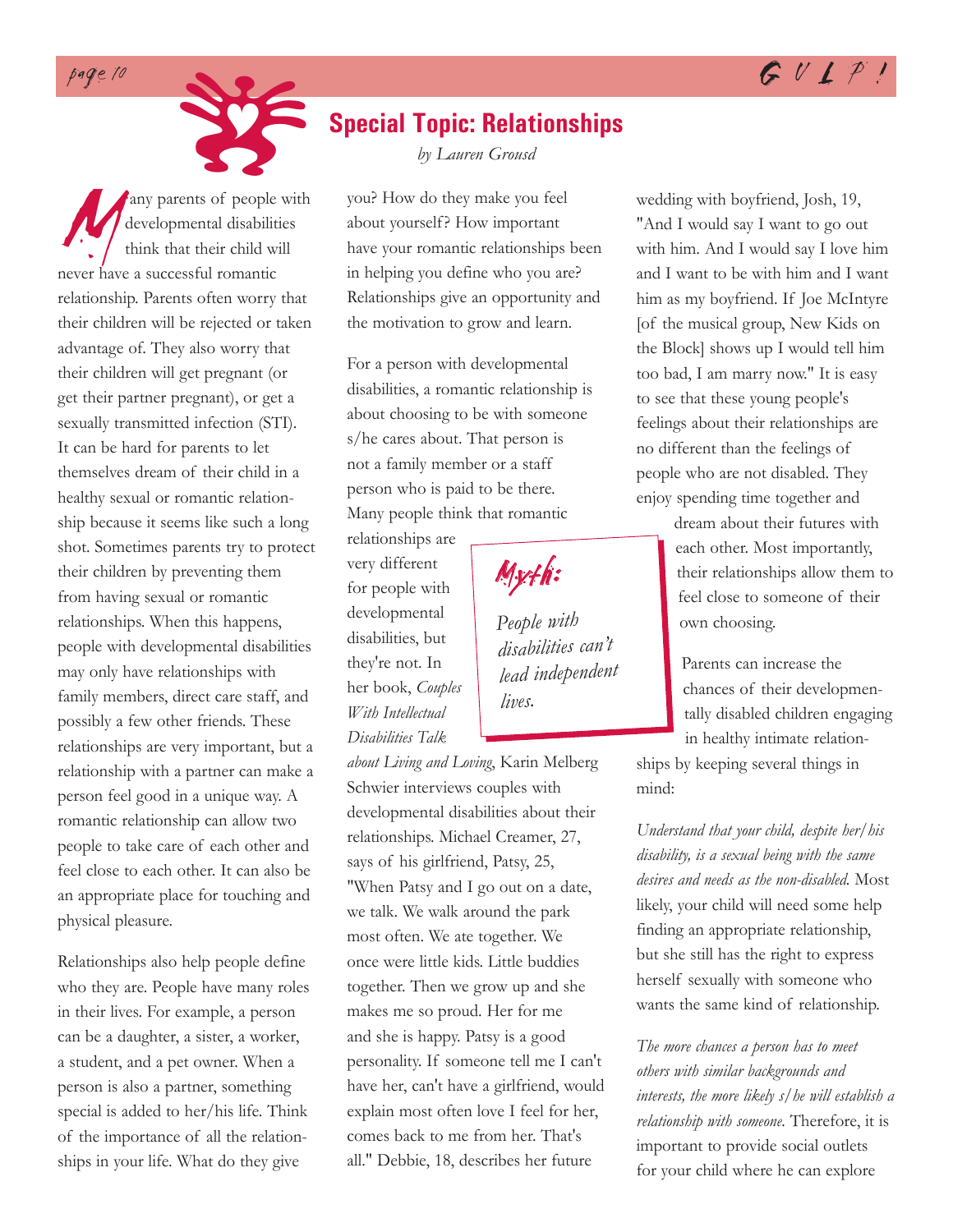# $GULP!$



vagina," people will clearly understand what that means and will be less likely to ignore what the child has said.

Many people wonder what to do if their child tells them that they were sexually abused. First, believe them. You don't have to decide if it's abuse or not. People are trained to investigate and figure that out. An important message to tell them is it is never their fault and that you are really glad that they told you.

Making sure our children have sexuality education helps prevent sexual abuse because it shows what healthy relationships are. It can help them realize when something isn't quite right.

#### Preventing Sexual Abuse of Others

The other side of sexual abuse is that many times people with developmental disabilities are accused of sexually a busing another person. Many times this is about not understanding what is okay touch. Perhaps they themselves were sexually abused and figured it was normal to touch others without asking. We need to teach our children when it is okay to touch another person's "private parts."

#### It is okay when:

You are in a romantic/sexual relationship with someone and you have both said "yes" to the touch without being pressured and you are in a private place. A private place is alone with the door

closed, where people don't come in. You can talk about what you think is important to have in a sexual/romantic relationship and have your child talk about it too.

*(continued from page 9)*

It is never okay to touch someone's private parts when:

The person is a child. You can ask your child to name a few children that they know.

The person has said "NO."

The person is your mother. father, brother, sister, aunt, uncle, cousin, or step-parent. You can ask your child who are our family members? You can also explain someone's husband, wife, or partner may be in a romantic/sexual relationship and be in the same family. You can say that they were in different families and because of their sexual/ romantic relationship, have become family members. That is the only time people in a family touch each other's private parts.

There are many ways to help our children from being sexual abused. Some may seem hard and others easy, but what's most important is that the more our children know about what sexual abuse is and how to stop it, the more equipped they are when they face a serious situation. We can't stop all pain from reaching our children, but we can try our best to help them be safe as they live in our communities.  $\boxed{\mathscr{C}}$ 

different relationships and choose ones that feel good.

*Remember that she will probably have the same kinds of problems that non-disabled people do when trying to find the right relationship.* We all make mistakes in this area, but as a parent of a person with developmental disabilities, you can help your child learn from these experiences by talking with her about what is happening, how she feels, and offering advice about what to do.

*Teaching your child about sexuality issues, including body parts, private and public behavior, sexual abuse prevention, and pregnancy and sexually transmitted infection prevention, can help prepare her/him to have a safe and healthy relationship.* There are resources available to help you talk about these subjects with your child at his level of understanding.

It is natural to want to keep your child safe from harm, but it is also important to allow her/him to experience the joys and challenges of being intimate with someone that s/he chooses.  $\boxed{\mathcal{C}}$